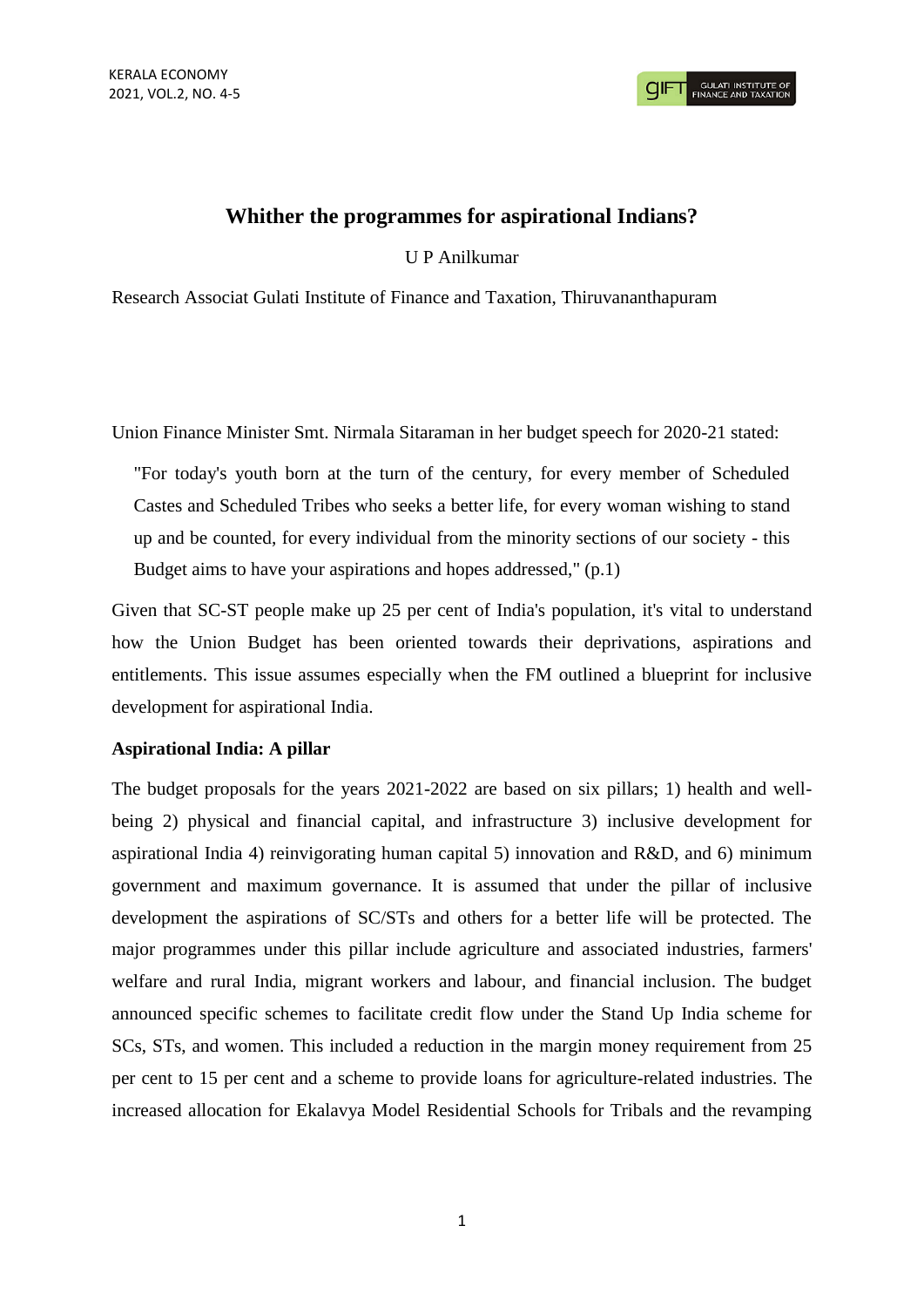KERALA ECONOMY

of the Post Matric Scholarship Scheme for the Scheduled Castes are the other notable announcements. For the above Rs. 35,219 crore have been set aside which is expected to benefit 4 crore SC students.

# **Allocation and distribution**

Statements 10A and 10B of the expenditure budget detail the scheme-by-scheme allocations for the SCs and STs. As is evident from Table 1, the allocation for the SC for the current year is Rs.126259 crore, or 3.6 percent of the total budget. (Rs. 3483236 crore). This accounts for 8.8 per cent of the total scheme allocation (Rs. 1433008 crore) that includes Rs.1051703 crore for Central Sector Schemes and Rs.381305 Crore for Centrally Sponsored Schemes. The allocation for the welfare of ST is Rs. 79949.62 crore which constitutes 2.3 per cent of the total budget size and 5.6 per cent of the total scheme allocation. 330 schemes for SCs and 326 schemes for STs have been allocated under AWSC (Allocation for Welfare of Scheduled Castes) & AWST (Allocation for Welfare of Scheduled Tribes

For ease of understanding, the scheme-wise allocation for SC-ST can be divided into three categories; targeted schemes, non-targeted schemes, and obsolete schemes. Targeted initiatives have designated funds for a specific number of SC and ST beneficiaries who will directly benefit. Scholarships, for example. Non-targeted schemes, on the other hand, include 'General Schemes' that are not specifically designed to benefit the needs of SCs and STs (such as ICDS, PM Kisan Yojana, etc.) and 'Obsolete Schemes' that are notional allocations (such as the National Rural Health Mission Infrastructure Maintenance Scheme) based on erroneous/ambiguous assumptions of benefiting any community. Out of the total allocation to SC, Rs. 48,397 crore (38 per cent) and Rs. 77, 862 crore (62 per cent) are for targeted and non-targeted schemes respectively. For ST, the distinction of allocation for targeted and nontargeted schemes is Rs. 27, 830 crore (35 per cent) and 52,112 crore (65 per cent) respectively.<sup>1</sup>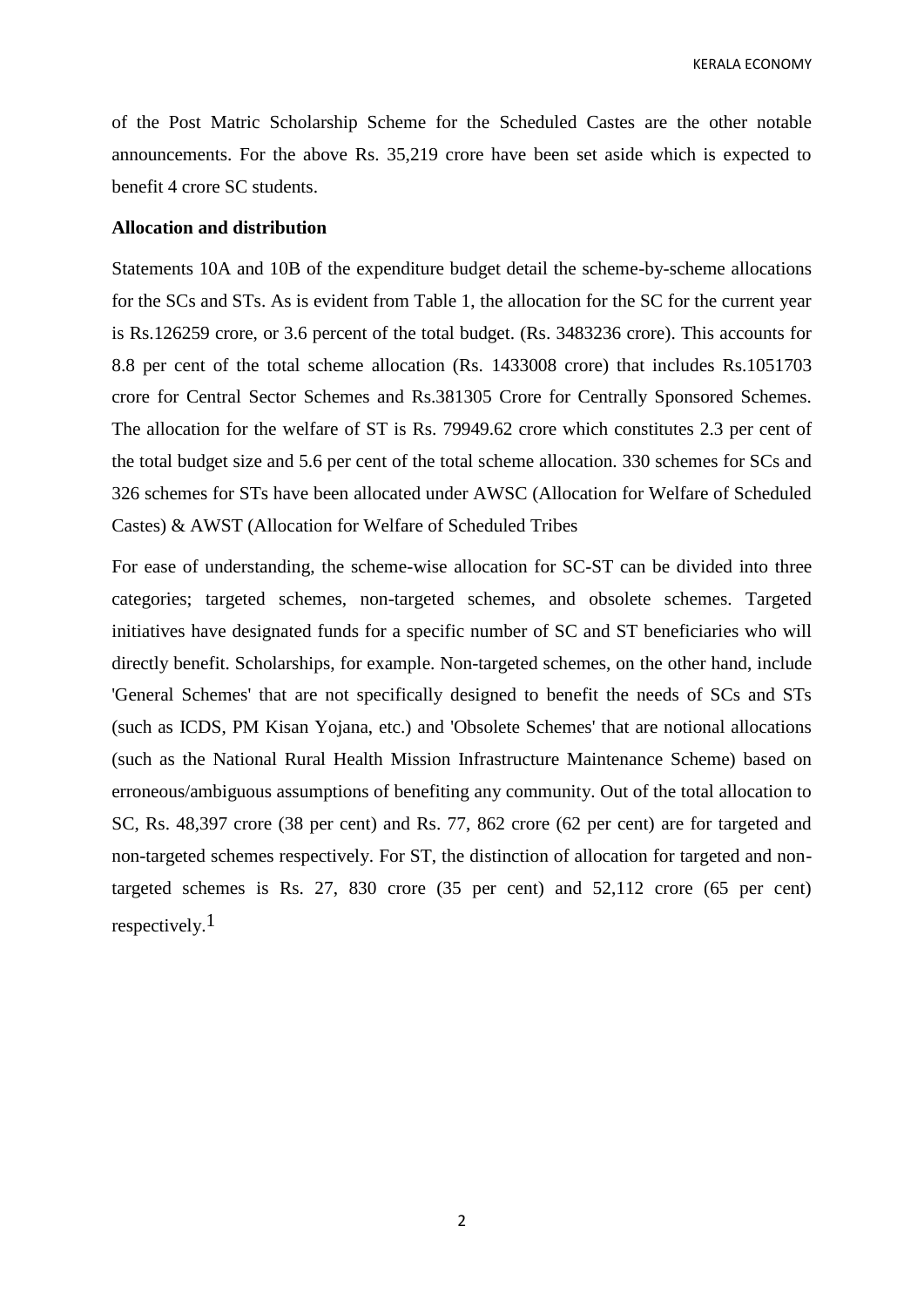| Year    | Allocation(crore) |                   |                   |        |        |  |  |  |
|---------|-------------------|-------------------|-------------------|--------|--------|--|--|--|
|         | Scheme Total      | <b>SC</b> Welfare | <b>ST</b> Welfare | $SC\%$ | $ST\%$ |  |  |  |
| 2017-18 | 945077            | 52392.6           | 31919.5           | 5.5    | 3.4    |  |  |  |
| 2018-19 | 1014451           | 56618.5           | 39134.7           | 5.6    | 3.9    |  |  |  |
| 2019-20 | 1202404           | 81340.7           | 52884.8           | 6.8    | 4.4    |  |  |  |
| 2020-21 | 1171719           | 83256.6           | 53652.9           | 7.1    | 4.6    |  |  |  |
| 2021-22 | 1433008           | 126259.0          | 79949.6           | 8.8    | 5.6    |  |  |  |
|         | 5766659           | 399867.41         | 257541.54         | 6.9    | 4.5    |  |  |  |

| <b>Table 1.</b> Allocation of fund for the welfare of SC/ST in union budgets during 2017-22 |  |  |  |  |  |
|---------------------------------------------------------------------------------------------|--|--|--|--|--|
|                                                                                             |  |  |  |  |  |

Source: Compiled from union budgets

#### **Top funded schemes**

Six departments have received 72.4 percent of the total allotment (Rs. 91393.49 crore) among the 38 departments/ministries for SC welfare. Similarly, six departments receive 68.9 percent (Rs.55049.1 crore) of the entire allocation for tribal development among the 44 departments/ministries for ST welfare. Similarly, six departments. The issue of relevance, however, is whether these massive allocations will result in outcomes that help to improve the plight of SCs and STs? For example, the Jal Jeevan Mission has a total budget of Rs. 50,000 crore under the Ministry of Drinking Water and Sanitation which includes Rs. 11,002.42 crore for SC and Rs. 5001 crore for ST. Despite the enormous budget, this initiative does not provide direct benefits to the community. Similarly, the entire allocation under the Department of Higher Education both specified in 10A (Rs.3843 Crore for SC) and 10B (Rs. 1963.45 Cores for ST) is notional and almost paper allocation that they do not directly benefit the SC-ST students because of the general nature of the sub schemes formulated within this allocation such as improvement in salary scale of university and college teachers, national digital library, support to directorate of Hindi etc

### **Mismatches in the schemes**

Unrealistic allocation is evident in top-funded systems, resulting in grey regions in the scheme's effectiveness. The Department of Agriculture, Cooperation, and Farmers' Welfare, for example, has set aside Rs. 20874.8 crore for SCs. According to NSSO statistics (70th round, Household Ownership and Operational Holdings in India, Statement 4.4), Scheduled Tribe has the lowest percentage (11.9 %) of estimated households, while Scheduled Caste

3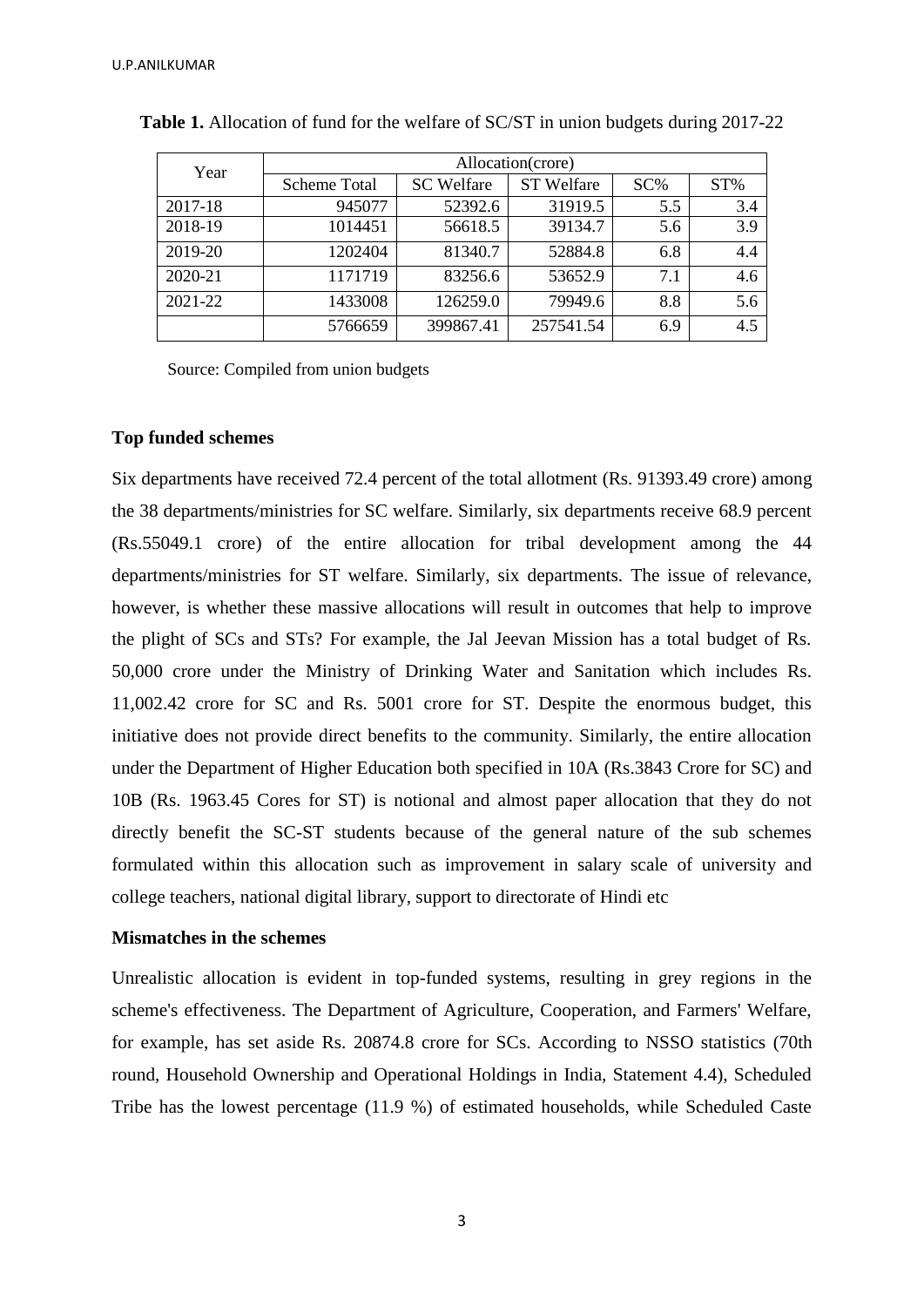KERALA ECONOMY

had the lowest proportion (9.2 %) of land owned. The average area owned per household was the highest for others (0.816 ha) and the lowest for Schedules Caste (0.272 ha). This show SCs are mostly a non-cultivating class so that the allocated amount will not go for the welfare of SC and this huge allocation will not make any significant changes in their life.

Of the total SC households in India, only 0.7 per cent and 0.2 per cent have jobs in the government and public sector respectively whereas 5 per cent and 1.1 per cent of the of total households have government and Public sector jobs respectively (Socio-economic Caste Census 2011) and the number of SCs who are registered in employment exchanges has increased from 63,89,600 in 2001 to 71,66,300 in 2012 (Employment Exchange Statistics, 2014). Hence providing employment is the most important requirement of the SC/ST communities and requires immediate intervention of the government.

Regarding the economic growth through employment generating schemes, the budget announced Production Linked Incentive schemes (PLI) as the part of Atma Nirbhar Bharat, which have been announced for 13 sectors, which are expected to generate lakhs of job opportunities for Indian youth. But as far as the economic development of SC/ST is concerned, the allocations under Prime Minister Employment Generation Programme (PMEGP) for SC and ST are only Rs. 412.6 and Rs. 210.1 crore respectively. It is worth noting that the "Credit Guarantee Fund for SCs" received no funding in this year's Budget, while the "Credit Support Scheme for STs" received only one lakh rupees. The allocation of Rs.100 crore for the 'Self Employment Programme for Rehabilitation of Manual Scavengers' scheme among SC, nevertheless, deserves to be noted.

The Venture Capital Fund for Scheduled Castes and Backward Classes received Rs. 40 crore the previous year, but there is no funding for this scheme in this budget. Furthermore, under the Pradhan Mantri Kaushal Vikas Yojana, the allocation for entrepreneurship development for SC/STs is just Rs. 7.5 crore and Rs. 3.9 crore which, needless to say, is grossly inadequate to given the objectives of the scheme.

The National Family Health Survey-4, 2015-16 observed that the under-five mortality rate for SCs (56 deaths per 1,000 live births) and STs (57 deaths per 1,000 live births) are considerably higher than other communities. (p.187). This is inter alia on account of their lack of nutrition and anemia is considerably higher in rural areas, among children of women with no education, among scheduled castes and tribes, and children in households in the